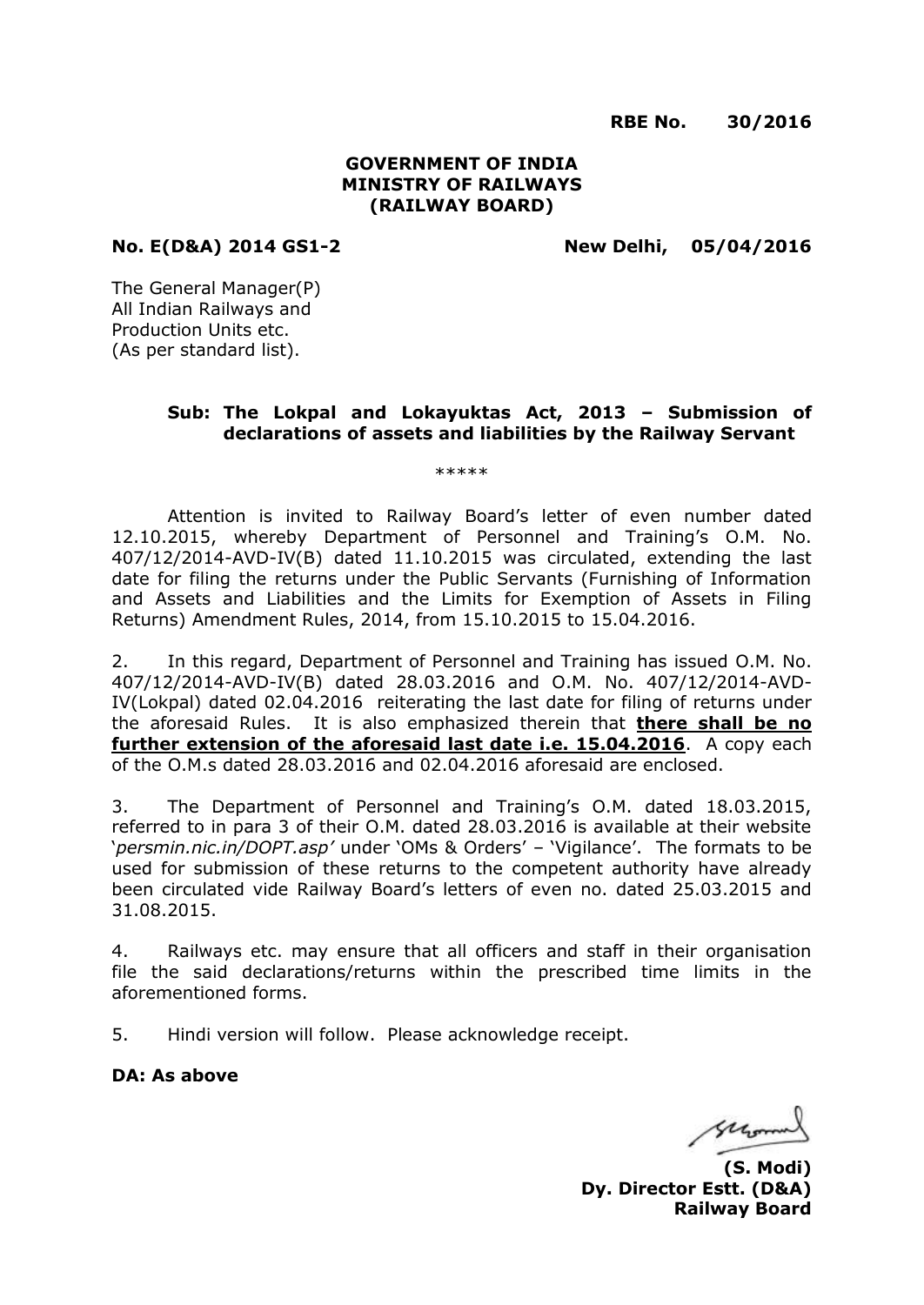# No. 407/12/2014-AVD-IV(B) Government of India Ministry of Personnel, Public Grievances and Pensions Department of Personnel and Training

North Block, New Delhi,  $28<sup>th</sup>$  March, 2016

# **Office Memorandum**

# Subject: Declaration of Assets and Liabilities by public servants under section 44 of the Lokpal and Lokayuktas Act, 2013 -filing of Returns by public servants on or before 15<sup>th</sup> April, 2016 regarding

The undersigned is directed to refer to this Department's O.M. of even number dated 11<sup>th</sup> October, 2015 on the subject mentioned above whereby it was informed that the last date of furnishing of information relating to assets and liabilities by public servants under section 44 of the Lokpal and Lokayuktas Act, 2013 was extended upto 15.04.2016.

### $2.$ In this regard, it is stated that there shall be no further extension of the aforesaid last date i.e. 15.04.2016.

3. The formats to be used for submission of these returns to competent authorities have already been communicated to all concerned vide para-3 of OM of even number dated 18.03.2015. However, a copy of the same is enclosed for ready reference.

- In this regard, it is informed that :-4.
	- The first return as on 1st August, 2014 under the Lokpal and i. Lokayuktas Act, 2013 should be filed on or before the 15th April, 2016
	- The next return as on 31st March, 2015 under the Lokpal and ii. Lokayuktas Act, 2013 should be filed on or before the 15th April, 2016.
	- iii. The annual return as on 31st March, 2016 under the Lokpal and Lokayuktas Act, 2013 should be filed on or before 31st July, 2016.

Justin Band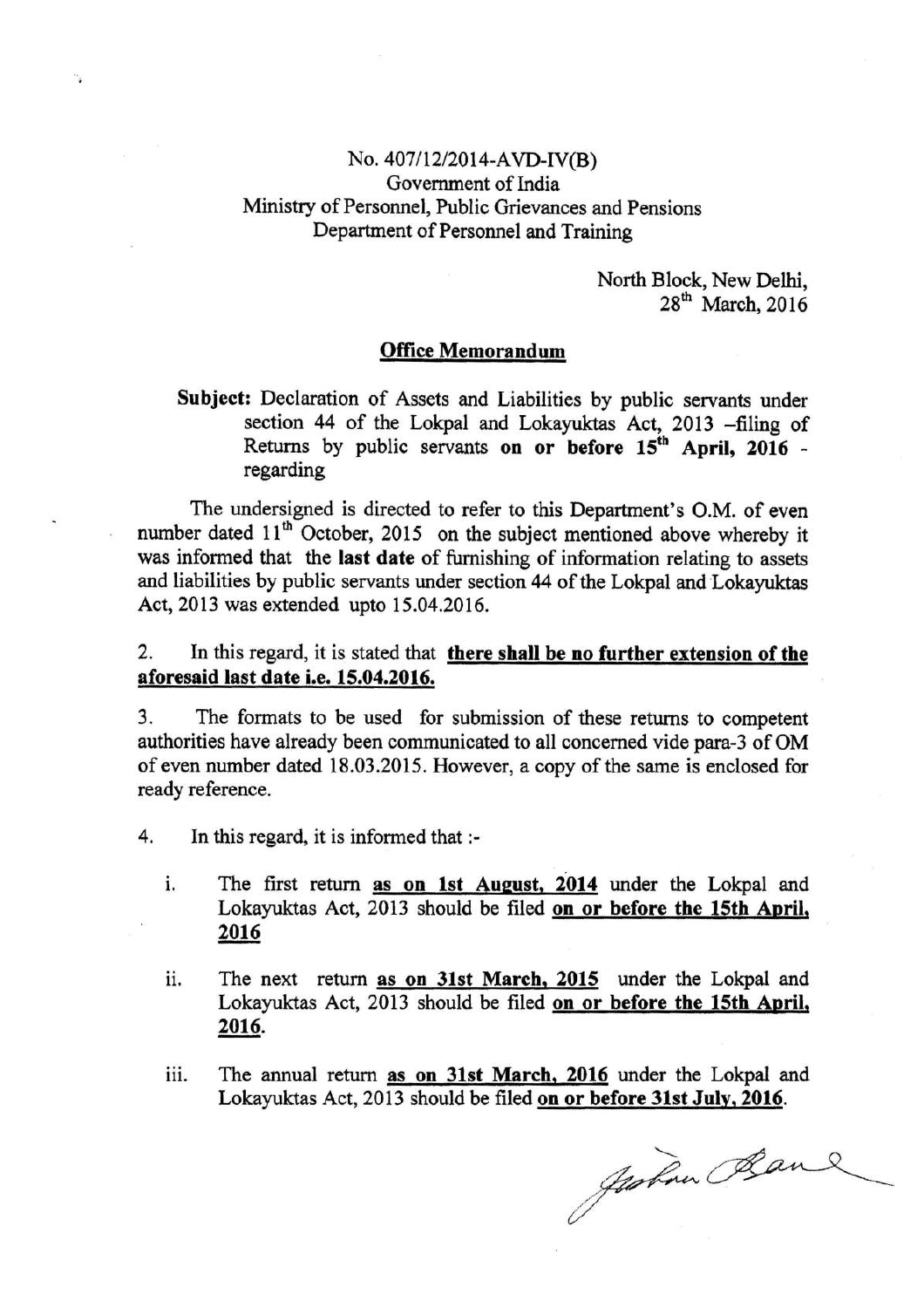The annual return for subsequent years as on 31st March every year  $iv$ should be filed on or before 31st July of that year.

All Ministries/Departments and cadre authorities are requested to kindly 5. issue order towards ensuring compliance of above timelines by all officers and staff in the respective Ministry/Department/Organizations/PSUs under their control. This OM may be given wide publicity including publishing the same on the respective websites of Ministry/Department /Organization/PSU.

Encl: As above.

Timan dran

(Jishnu Barua) Joint Secretary to the Govt. of India Tel. 23093591

To

# 1. Secretary

All Ministries/Departments of the Government of India (as per standard mailing list)

### 2. The Chief Secretary

All State Government/Administrators, UTs (as per standard mailing list) { It is also requested to place this OM on the State Government /UT Administration websites for information of AIS officers.}

Copy, with a request for similar action, forwarded to:

- Secretary General, Lok Sabha  $(i)$
- Secretary General, Rajya Sabha  $(ii)$
- Comptroller and Auditor General of India  $(iii)$
- Secretary, Election Commission of India  $(iv)$